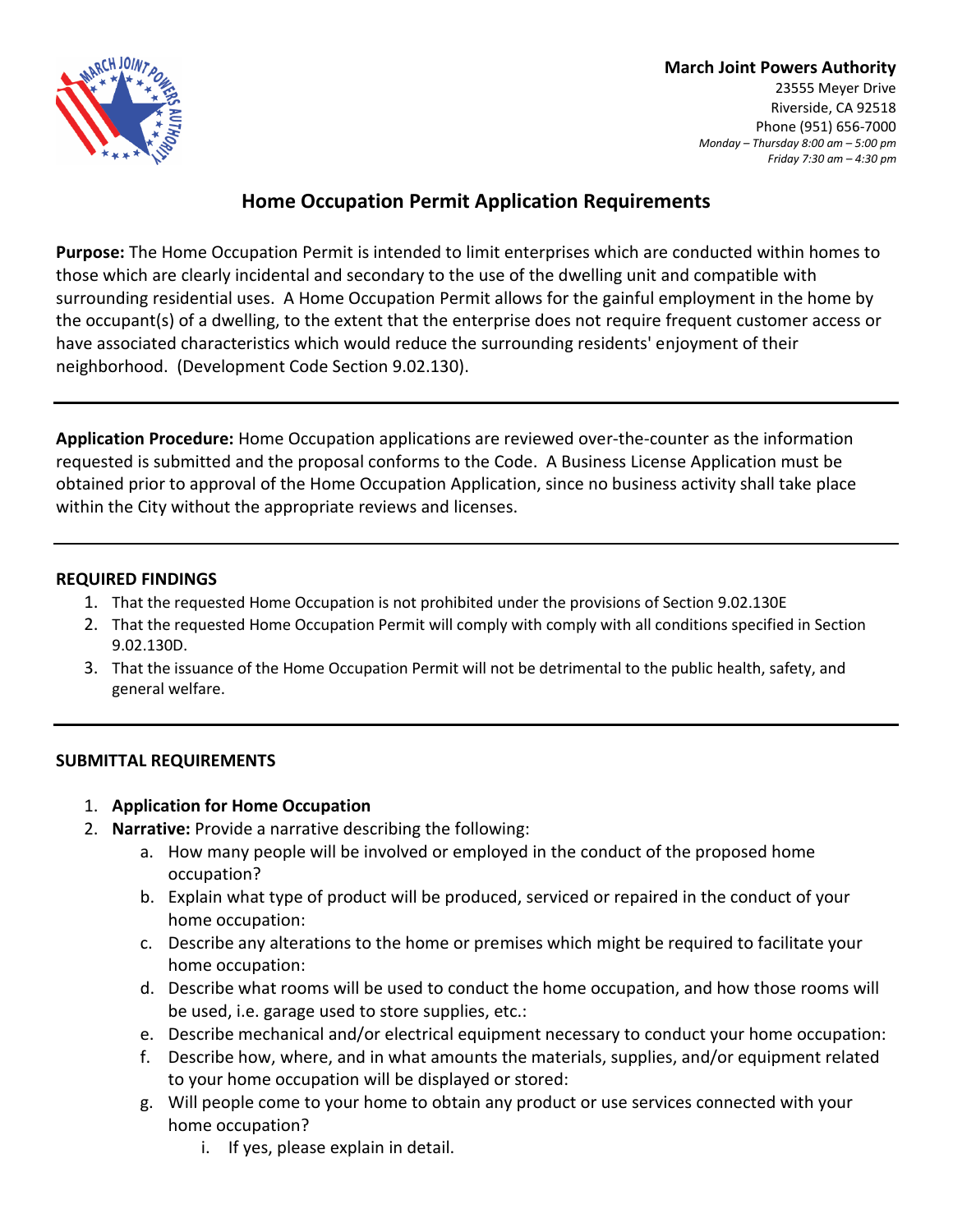### **March Joint Powers Authority**



23555 Meyer Drive Riverside, CA 92518 Phone (951) 656-7000 *Monday – Thursday 8:00 am – 5:00 pm Friday 7:30 am – 4:30 pm*

- h. Do you have any signs planned regarding your home occupation?
	- i. If yes, please describe the sign(s).
- i. If trucks or other equipment will be used, where will they be parked or stored?
- j. What size truck, if any, will be used?
- k. Do you plan to use commercial vehicles for delivery of materials to and from your premises?
- 3. **Letter of Intent**
- 4. **Letter of Authorization**: From Property Owner

\*Please Note: Any structural, electrical or mechanical alterations necessary to your home, in conjunction with the home occupation, will require the applicable permits and inspections. Withholding information in regard to the above questions may result in the nullification of this home-related business license.

## **PROHIBITED HOME OCCUPATION USES**

The following uses, either by operation or nature, are not considered to be incidental to or compatible with residential activities or, therefore, shall not be permitted as home occupations:

- 1. Automotive and other vehicles repair (body or mechanical), upholstery, painting or storage
- 2. The sale, use or manufacture of ammunition, explosives or fireworks
- 3. Massage parlors (This shall not be construed to prohibit medical massage performed by licensed professionals as defined in the City of Moreno Valley Development Code)
- 4. Junk yards
- 5. Escort services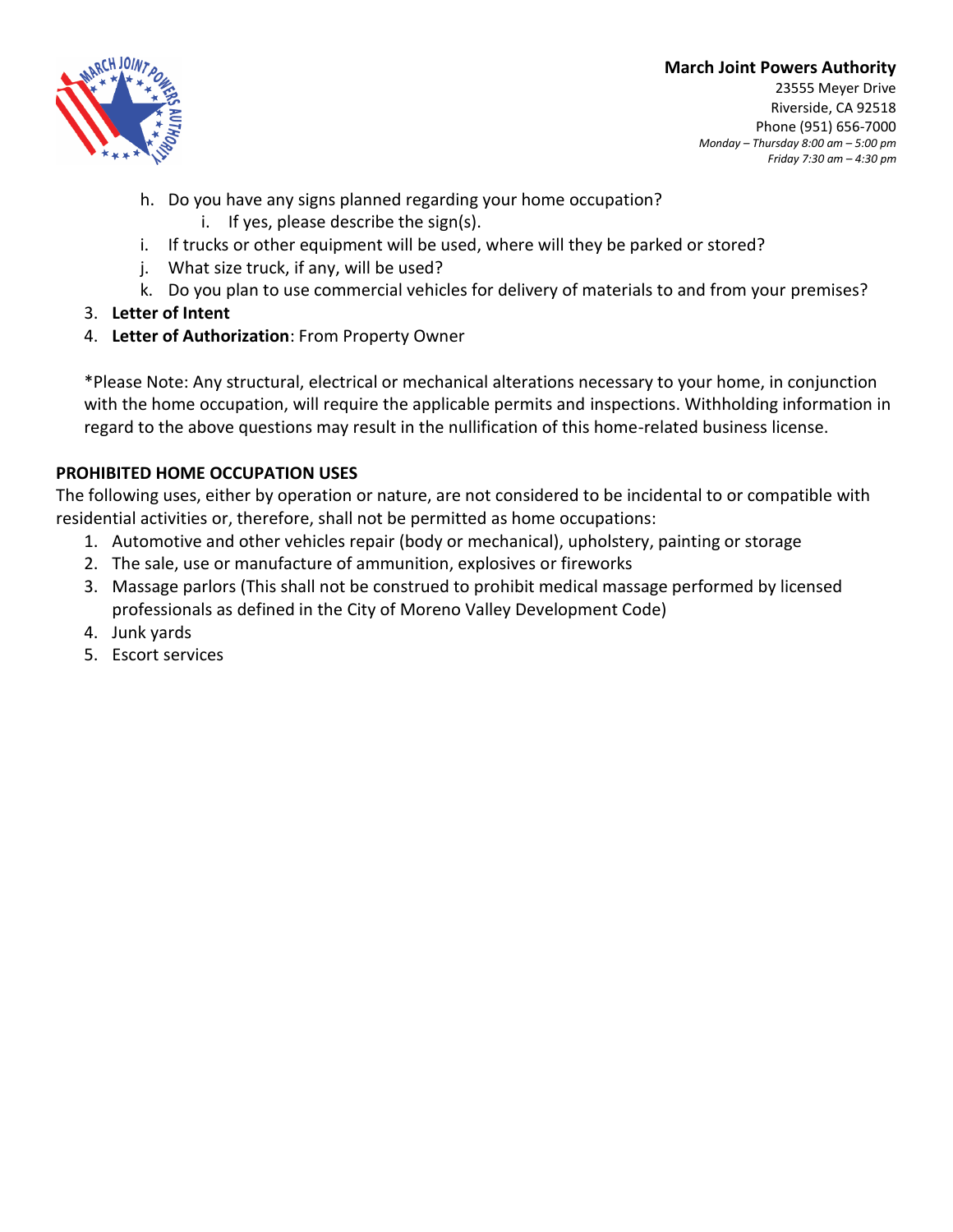### **March Joint Powers Authority**



23555 Meyer Drive Riverside, CA 92518 Phone (951) 656-7000 *Monday – Thursday 8:00 am – 5:00 pm Friday 7:30 am – 4:30 pm*

### **CONDITIONS OF APPROVAL**

- 1. The Home occupation shall be clearly subordinate to the use of the property for residential purposes. Further, not more than twenty percent (20%) of the gross floor area, excluding the garage area, shall be used for a home occupation. If the home occupation is conducted within a garage area, alternative on-site parking shall be provided on the driveway or other improved surface. Any structural modification of a garage that requires a permit shall not impair the use of a garage as a parking shelter for at least one automobile in a single-car garage or at least two automobiles in a double-car or larger garage.
- 2. The home occupation shall not alter the appearance of the dwelling unit such that the structure is likely recognized as serving a nonresidential use (either by color, materials or construction, lighting, signs, sounds or noises, vibrations, and the like).
- 3. There shall be no sale or display or goods or merchandise on the premises. Mail order sales are permitted. Unless otherwise prohibited by law, merchandise shall be shipped or delivered off site to the customer.
- 4. There shall be no signs other than the address and name of resident(s).
- 5. There shall be no advertising on or in the vicinity of the property or otherwise which identifies the home occupation by street address.
- 6. No commercial vehicles may be used for delivery of materials, with the exception of occasional and reasonable courier services to or from the premises. No more than one vehicle larger than a 3/4 ton truck may be used in connection with a home occupation. Any Commercial truck tractor, trailer, semitrailer or commercial vehicle having a manufacturers gross weight rating of 10,000 pounds or more shall obtain a commercial vehicle parking permit. Vehicles used for mobile vending shall be subject to the State Health and Safety Codes. The aforementioned vehicles and vehicles for hire shall be subject to the parking restrictions contained in Chapter 12.36 and 12.38 of the March JPA Code.
- 7. All mobile ice cream vending vehicles shall operate out of an approved commissary. Private homes, commercial/household storage facilities and similar warehouse sites are not approved locations. (Riverside County Department of Health)
- 8. Activities conducted and equipment, material, or hazardous materials used shall be identified on the Home Occupation Permit Application.
- 9. No use shall create or cause noise, dust, vibration, odors, smoke, glare, electrical interference or other conditions in violation of the performance standards given in Chapter 10 of this Title.
- 10. Not more than one employee, other than residents of the dwelling unit, shall be allowed to work, gather, or congregate on the premises in connection with a home occupation, with the exception of babysitters or domestic staff. Home occupations utilizing an outside employee must provide adequate on-site parking.
- 11. The home occupation shall comply with and shall not violate any applicable local, state or federal law or regulation.
- 12. Any outdoor storage of materials or supplies shall be located within an accessory structure or located on the vehicle that is used in conjunction with the home occupation, and shall be of the scale typically found in a residential neighborhood of similar density. Said storage shall not constitute a public nuisance as defined in the March JPA Code.
- 13. The home occupation shall not generate pedestrian or vehicular traffic beyond that which is normal and incidental to a resident.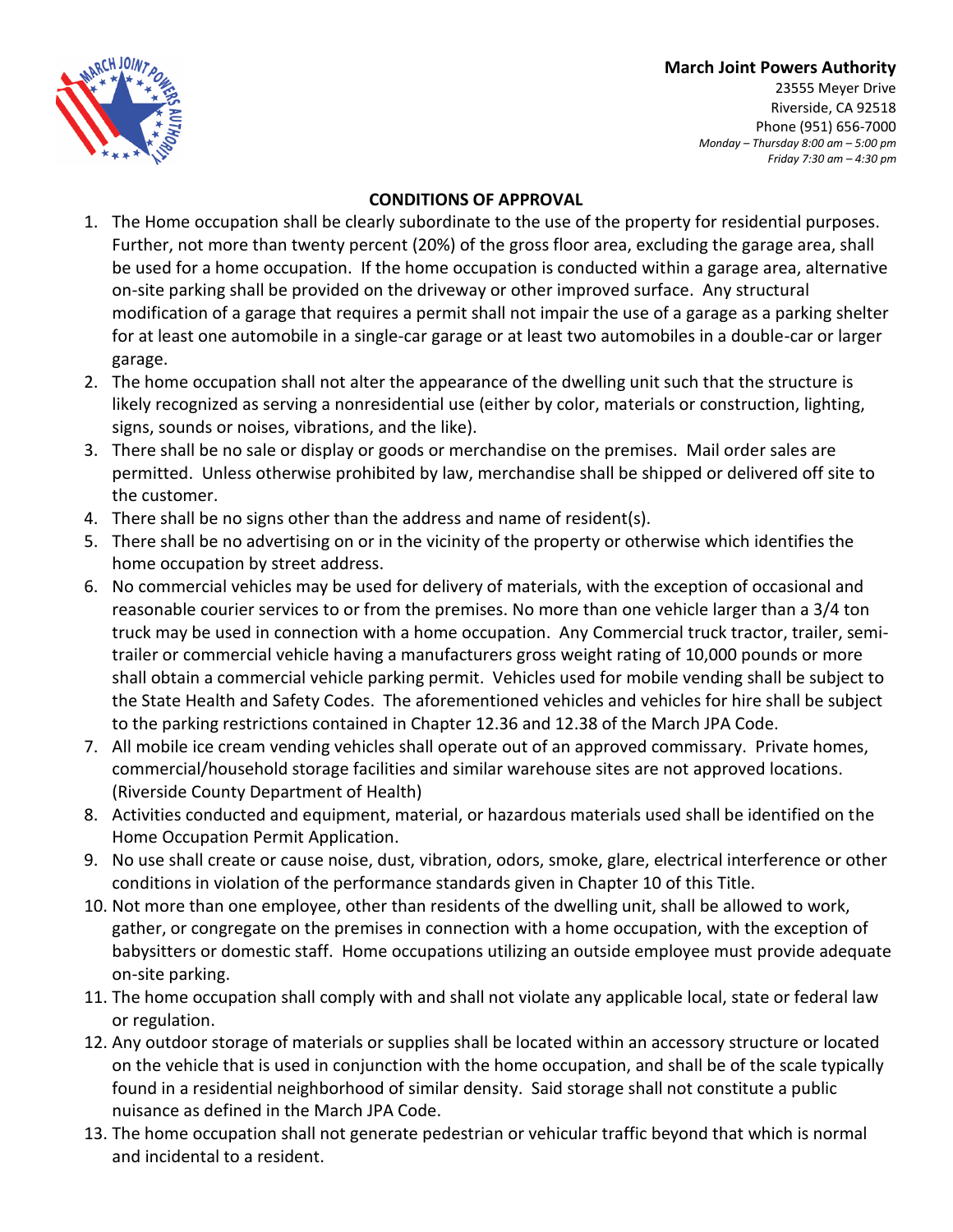### **March Joint Powers Authority**



23555 Meyer Drive Riverside, CA 92518 Phone (951) 656-7000 *Monday – Thursday 8:00 am – 5:00 pm Friday 7:30 am – 4:30 pm*

- 14. The home shall be subject to inspection, if the Planning Manager finds that there is reasonable cause to believe that the premises is being used in violation of the home occupation permit. The cost of the inspection shall be borne by the holder of the Permit.
- 15. The home occupation shall be valid only for the person to whom it is issued, at the address for which it is issued, and during the period of time for which a valid, unexpired JPA business license is in effect. Failure to properly renew said annual business license, or failure to comply with any of these Conditions of Approval will render the Home Occupation Permit null and void. The permit is subject to any changes in JPA ordinances, codes or regulations, and the permit holder is responsible for determining any such changes.
- 16. If the applicant is not the property owner, written authorization of the property owner or his/her authorized representative for the proposed use shall be provided prior to acceptance of an application for a Home Occupation Permit.
- 17. A minimum of 2-car parking shall be provided within an enclosed garage, or as required at the time building permits were issued for the construction of the residence.
- 18. A large family daycare home is a day care facility providing care for seven (7) to fourteen (14) children including (children residing in the home), in the provider's residence. Pursuant to the California Health and Safety Code Section 1597.46, a permit for a large family day care home is approved under the following conditions:
	- a. Applicant shall comply with the State Health and Safety Code, which includes a fire inspection.
	- b. Applicant shall provide proof of state license to the Planning Department within 60 days of this approval.
	- c. Person(s) operating the day care business must also live in the home. Additional caregivers, required under the State of California Health and Safety Code, need not live in the home.

I discussed in the preceding  $\sim$  pertify under penalty of perjury that the preceding information is true and correct; and recognize that any false or misleading information shall be grounds for denying this application. I agree to comply with the above Conditions of Approval and understand that failure to comply with these Conditions will result in the forfeiture of the Home Occupation Permit. If a Certificate of Occupancy is required, the Business License Certificate will not be issued until final Certificate of Occupancy is approved.

\_\_\_\_\_\_\_\_\_\_\_\_\_\_\_\_\_\_\_\_\_\_\_\_\_\_\_\_\_\_\_\_\_\_\_\_\_\_\_\_\_\_\_\_\_\_ \_\_\_\_\_\_\_\_\_\_\_\_\_\_\_\_\_\_\_\_\_\_\_\_\_\_ *Signature Date*